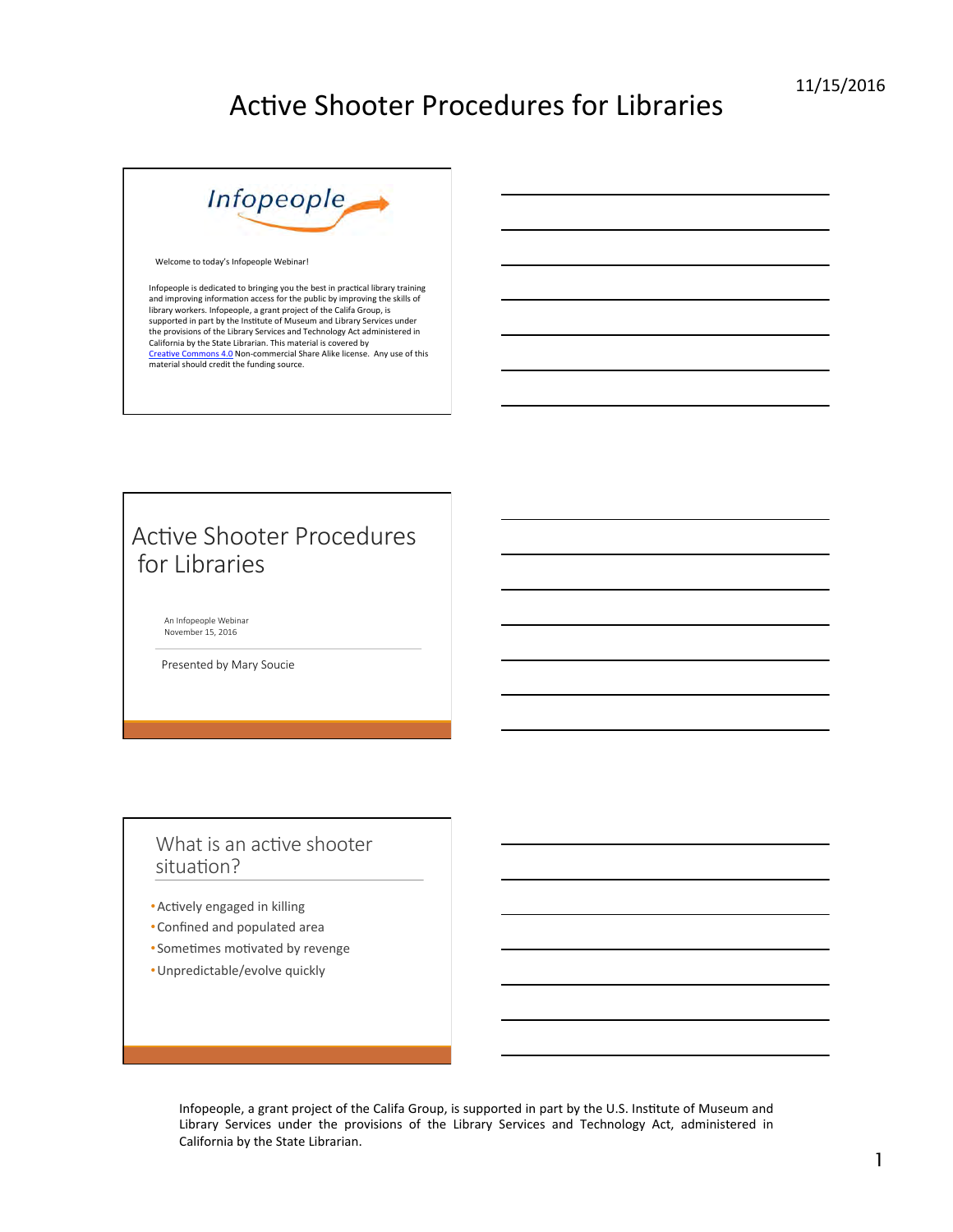#### Responses to an Active Shooter

•Run 

•Hide 

• Fight 

#### Run…

- Know your exit route
- Leave everything behind
- Keep your hands visible
- Bring people with you. If they won't go, then leave them

#### Hide…

- Hide in an area out of the shooter's view. If you're in a hallway or open area, move immediately to a more secure location
- Barricade the door/entry
- Hide behind something such as a desk
- Silence your cellphone
- Be as silent as possible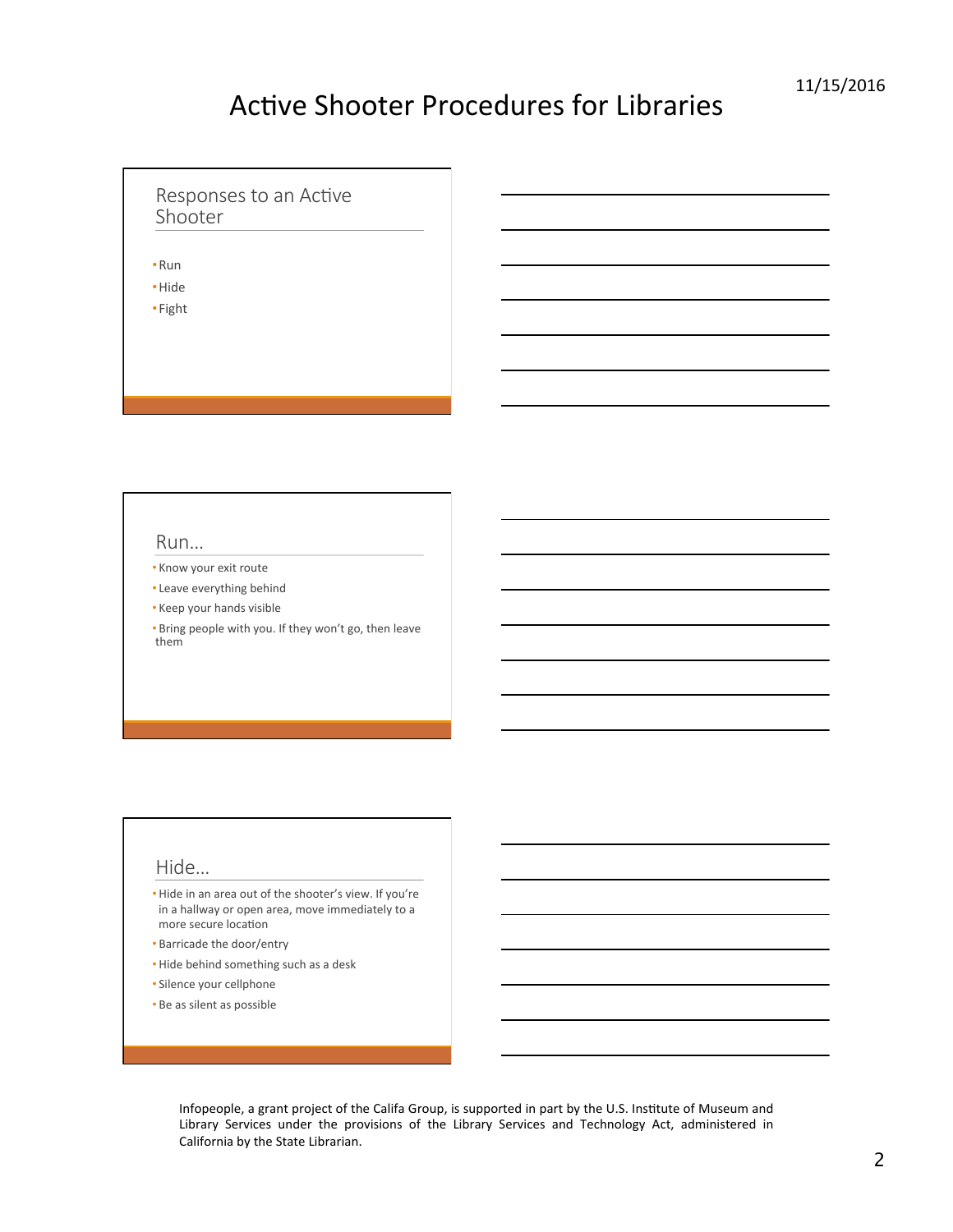### Fight…

- Last resort and only if you are in immediate danger
- Attempt to incapacitate the shooter
- Be aggressive
- Once you've made this decision, there's no turning back.

When it is safe to do so…

 $\cdot$ Call 911

• Activate duress buttons/alert systems

•Give details! 

#### Responding to Police

- Follow directions
- Keep hands in the air
- No sudden movements
- Keep calm
- Don't ask questions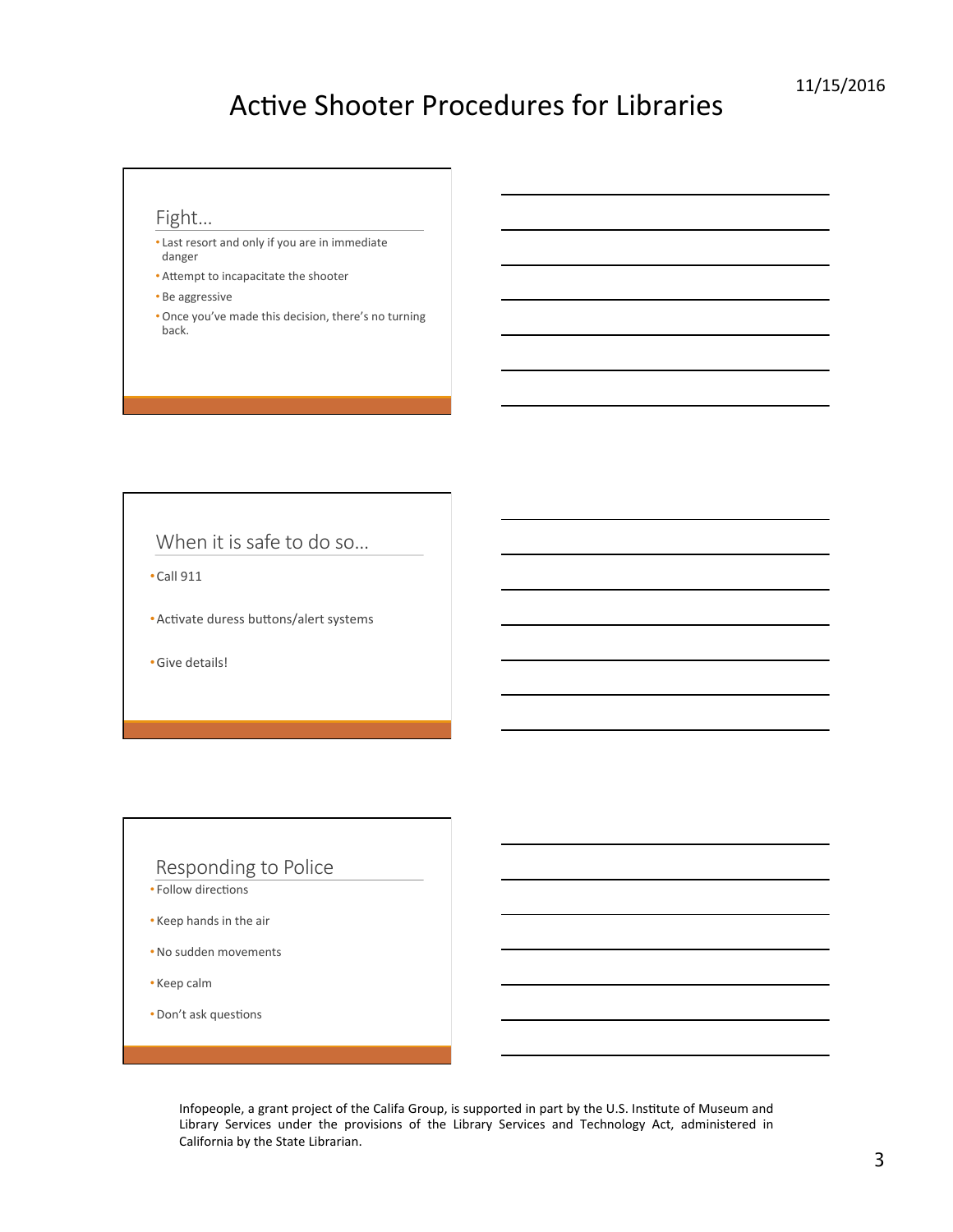### Active Shooter Policies

- Part of the Emergency & Disaster Plan
- Training on a regular schedule
- Reviewed by staff
- May need to focus on securing certain areas that are open/hard to secure

#### Active Shooter Policies

Should include:

- Communication plan
- Evacuation plan
- ◦Gathering place
- Lockdown plan

#### Best Practices for Libraries

- Conduct trainings
- Environmental scan
- Staff roles and responsibilities
- Recognize and respond to signs of potential threats
- Conduct risk and safety assessments